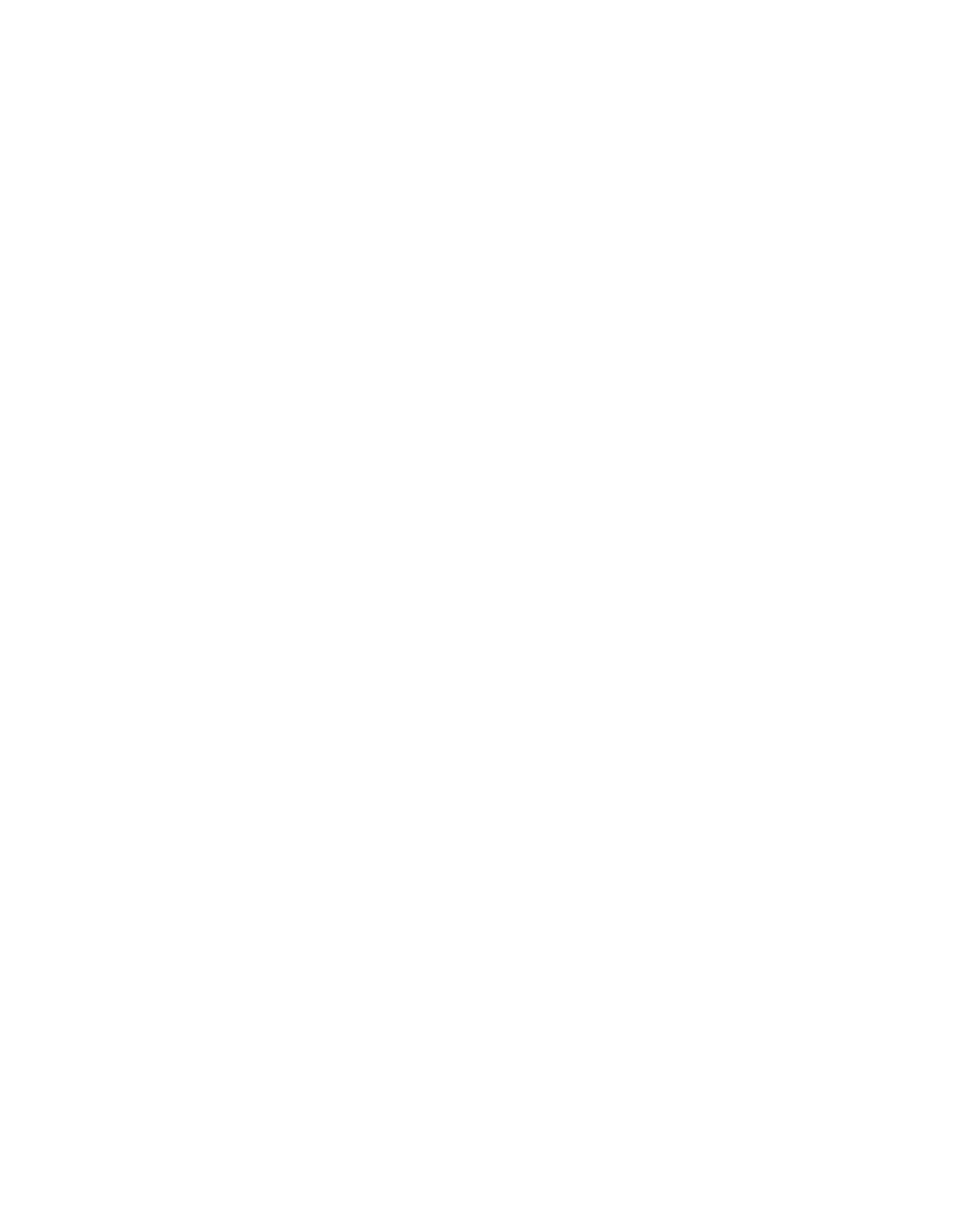### **Change Management and Tracking**

This table documents and tracks major changes that develop following RSP distribution.

| <b>Date</b> | <b>Description</b>               |
|-------------|----------------------------------|
| 2 July 2010 | RSP issued to PI for concurrence |
|             |                                  |
|             |                                  |
|             |                                  |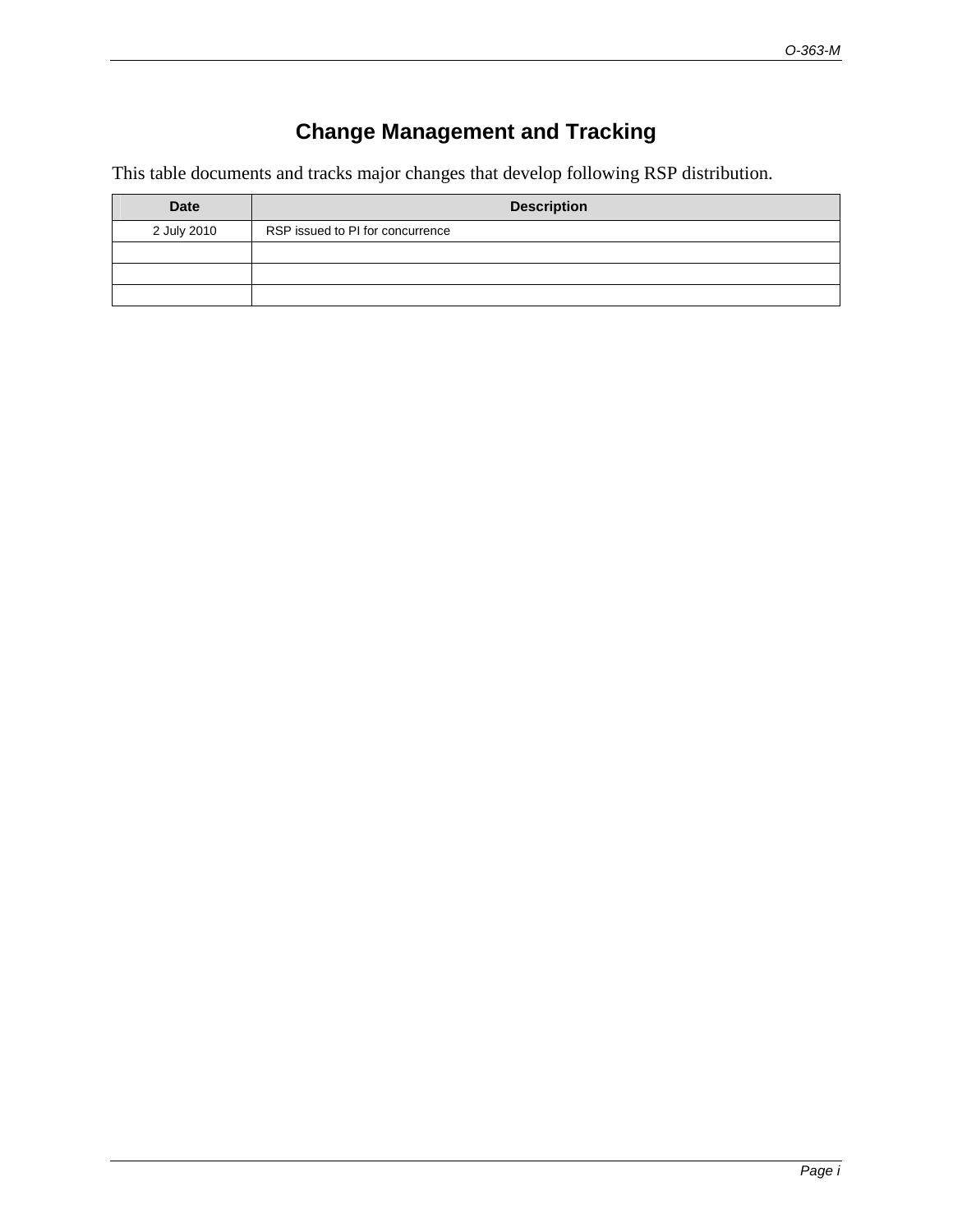### **Table of Contents**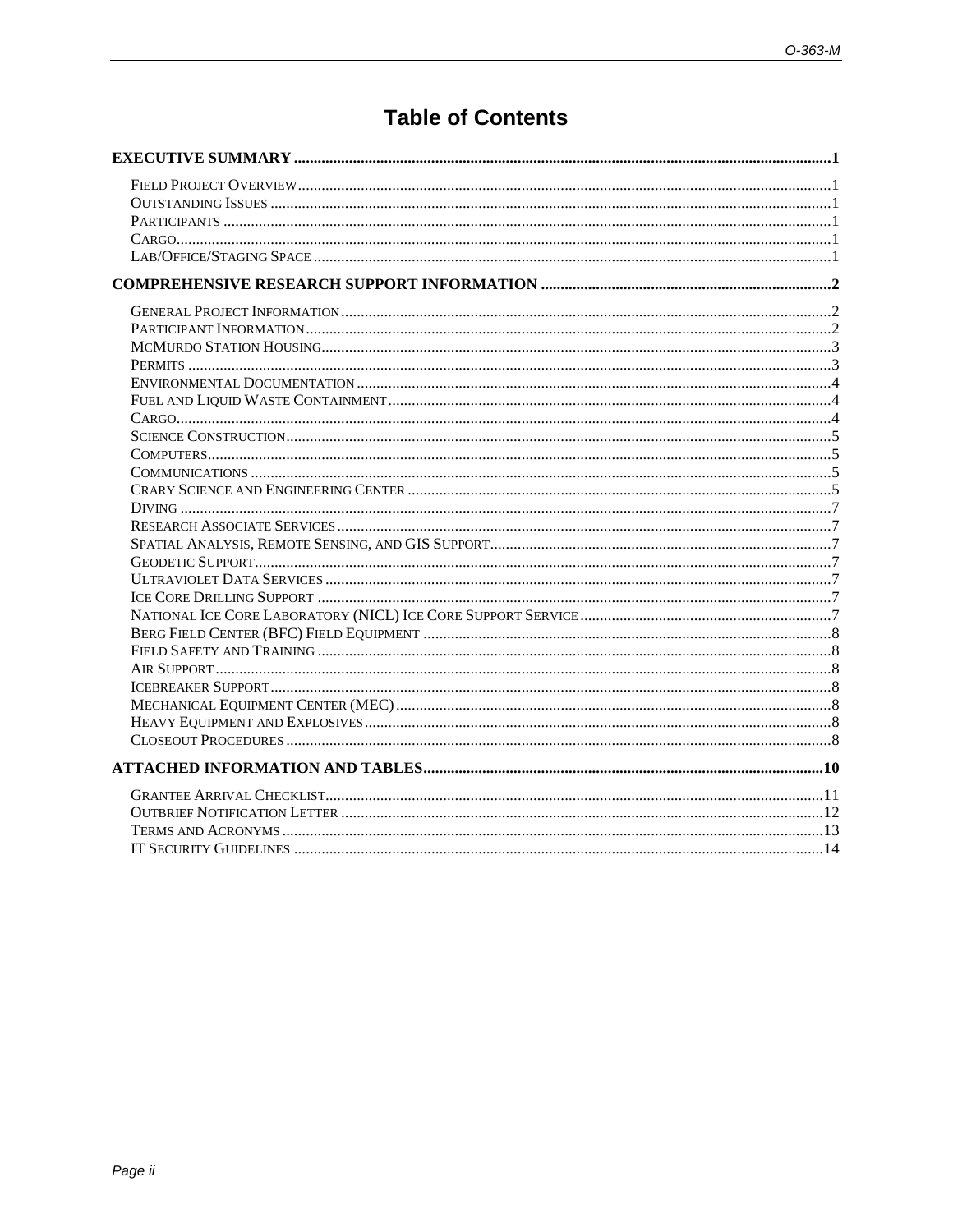## **EXECUTIVE SUMMARY**

### **Field Project Overview**

This project will deploy Driftsonde payloads on long duration balloons to be launched from McMurdo Station during September and October 2010 by the French Concordiasi campaign. Driftsonde is a platform for deploying miniature MIST (Miniature Insitu Sounding Technology) dropsondes over oceans and remote arctic and continental regions. Participants will be housed at McMurdo Station and will utilize Crary lab and the Concordiasi sea ice facility to prepare their balloon payloads.

### **Outstanding Issues**

None.

### **Participants**

| <b>Deployment Schedule</b>                                                                                   |                 |         |         |          |   |  |  |  |
|--------------------------------------------------------------------------------------------------------------|-----------------|---------|---------|----------|---|--|--|--|
| <b>CHC-MCM</b><br><b>MCM-CHC</b><br><b>Self Ticket</b><br><b>First Name</b><br><b>Conus-CHC</b><br>Last Name |                 |         |         |          |   |  |  |  |
| Martin                                                                                                       | Charles         | 8/16/10 | 8/20/10 | 11/10/10 | N |  |  |  |
| Potts                                                                                                        | <b>Nicholas</b> | 8/16/10 | 8/20/10 | 11/10/10 | N |  |  |  |

## **Cargo**

|                          | Weight (lbs) | <b>ROS</b>    | <b>Comments</b> |
|--------------------------|--------------|---------------|-----------------|
| Southbound               | 1610         | 13 Aug (0225) |                 |
| <b>COMAIR Retrograde</b> | 330          | 18 Dec (0352) |                 |
| Vessel Retrograde        | None         | N/A           |                 |

## **Lab/Office/Staging Space**

Lab/Office Space

| <b>Description</b> | <b>Start Date</b> | <b>End Date</b> | Sh/Ded    | <b>Comments</b> |
|--------------------|-------------------|-----------------|-----------|-----------------|
| Lab 219, North Bay | 26-Aug-10         | 30-Oct-10       | Dedicated |                 |
| Office 231         | 26-Aug-10         | $5-Nov-10$      | Dedicated |                 |

#### On-Ice Staging

| <b>Description</b>                                                                                                 | <b>Start</b><br><b>Date</b> | <b>End Date</b> | Wt   | ft <sub>2</sub> | <b>Special</b><br><b>Needs</b> | <b>Assigned</b><br><b>Space</b> |
|--------------------------------------------------------------------------------------------------------------------|-----------------------------|-----------------|------|-----------------|--------------------------------|---------------------------------|
| 13 Boxes (Gondolas), Miscellaneous<br>electronic equipment Box1, Box 2, Box<br>3, MIST Sondes, and DD LI Batteries | 26-Aug-10                   | $5-Nov-10$      | 1610 | 30              | Indoor.<br>heated              | Crarv<br>Staging<br>237         |
| 13 Boxes (Gondolas), Miscellaneous<br>electronic equipment Box1, Box 2, Box<br>3, MIST Sondes, and DD LI Batteries | 26-Aug-10                   | 5-Nov-10        | 1610 | 30              | Indoor.<br>heated              | Crary<br>Staging<br>241         |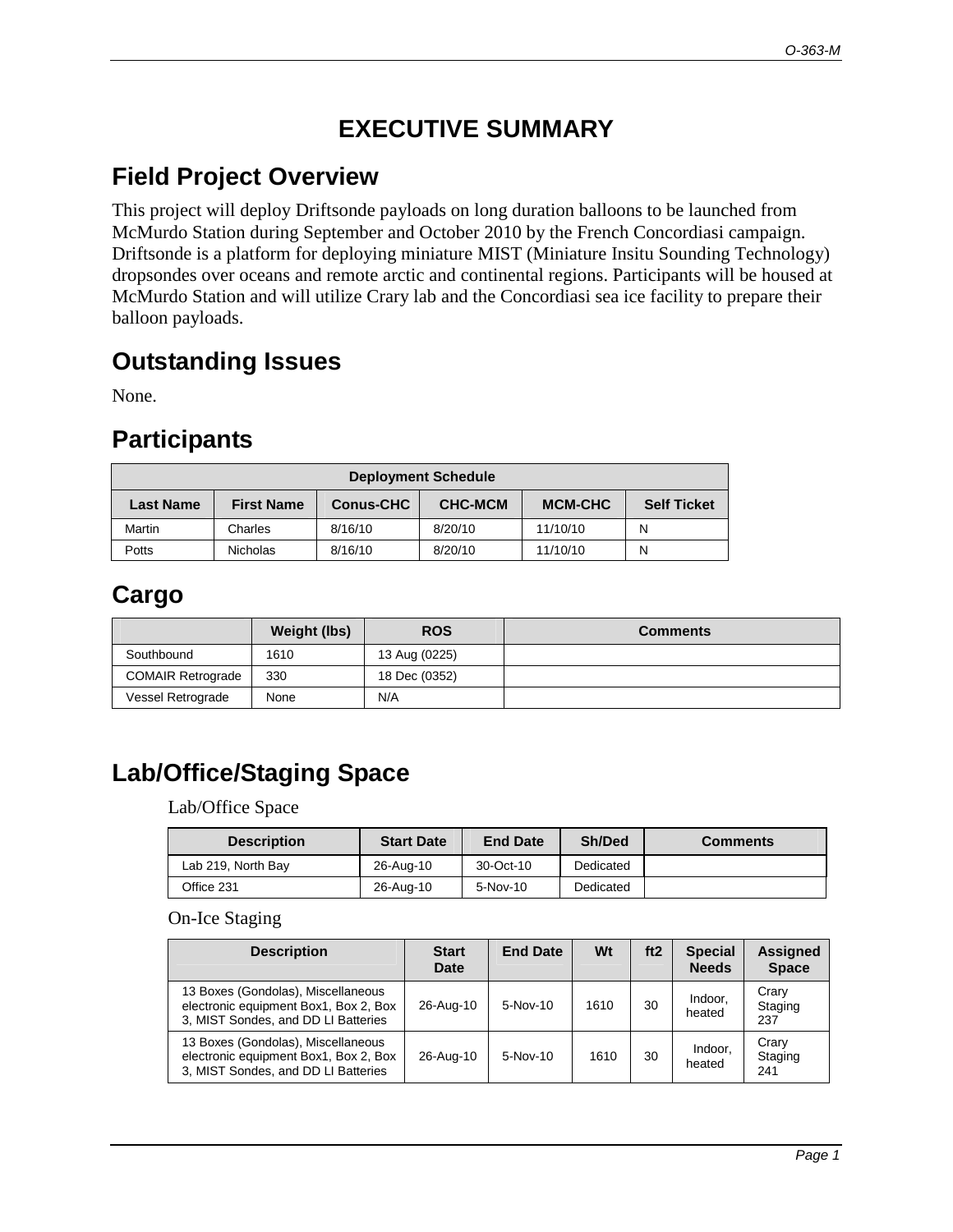## **COMPREHENSIVE RESEARCH SUPPORT INFORMATION**

## **General Project Information**

This document summarizes the resources which are allocated to the subject NSF-OPP award for the upcoming field season. Discrepancies should be presented to the Raytheon Polar Services Company (RPSC) project point of contact (POC) prior to deployment to Antarctica.

Please review this document with all field team members.

Shortly after arrival at McMurdo Station, a general orientation will be provided to the field team. Additionally, the first field team members to arrive in McMurdo will be invited to a Science In-Brief (generally the morning after arrival) to review project requirements with the support providers and the on-ice POC. Required briefings and trainings for the field team will be announced at this time. The on-ice field team leader for the project should be identified by the science group at this briefing.

**Raytheon Polar Services Company is dedicated to safe operations at McMurdo and all other field locations.** While deployed to Antarctica the entire research team will be expected to maintain a high awareness of safe conduct and comply with safety and health related guidance from the NSF and RPSC management. As part of the Science In-brief, each field team member will receive a copy of the Laboratory Chemical Hygiene Plan, which includes the Laboratory Code of Conduct and other information clarifying the roles and responsibilities of researchers and RPSC personnel to ensure a safe working environment in all laboratory facilities.

After arriving on station and before going into the field, each field team member must complete required laboratory and field safety training appropriate to the project's research requirements.

**Note** The Principal Investigator is responsible for ensuring that all applicable permits and environmental documentation have been completed prior to deployment.

## **Participant Information**

It is the PI's responsibility to ensure that all dental, medical and travel processing requirements are addressed in a timely manner. **Participants' medical and dental exam results should already be submitted to RPSC to ensure that physically qualified (PQ) status is obtained in time for ticketing.** Please submit your Grantee Travel Request Worksheet (http://www.usap.gov/USAPgov/travelAndDeployment/documents/DS-A-100b.pdf) as early as possible. In order for reservations to be made and tickets to be issued, PQ status must be granted, and by NSF requirement, RPSC cannot initiate ticketing less than two weeks prior to a scheduled departure. In such situations, the alternatives are to 1) contact the program manager and request a waiver, 2) change the travel dates, or 3) purchase one's own ticket with no reimbursement from the USAP.

Each participant who purchases his/her airline tickets without the assistance of RPSC must provide their itinerary to deploy@usap.gov or via secured fax at 303-705-0742. This information ensures the participant will have hotel accommodations and an appointment to obtain cold weather clothing (ECW).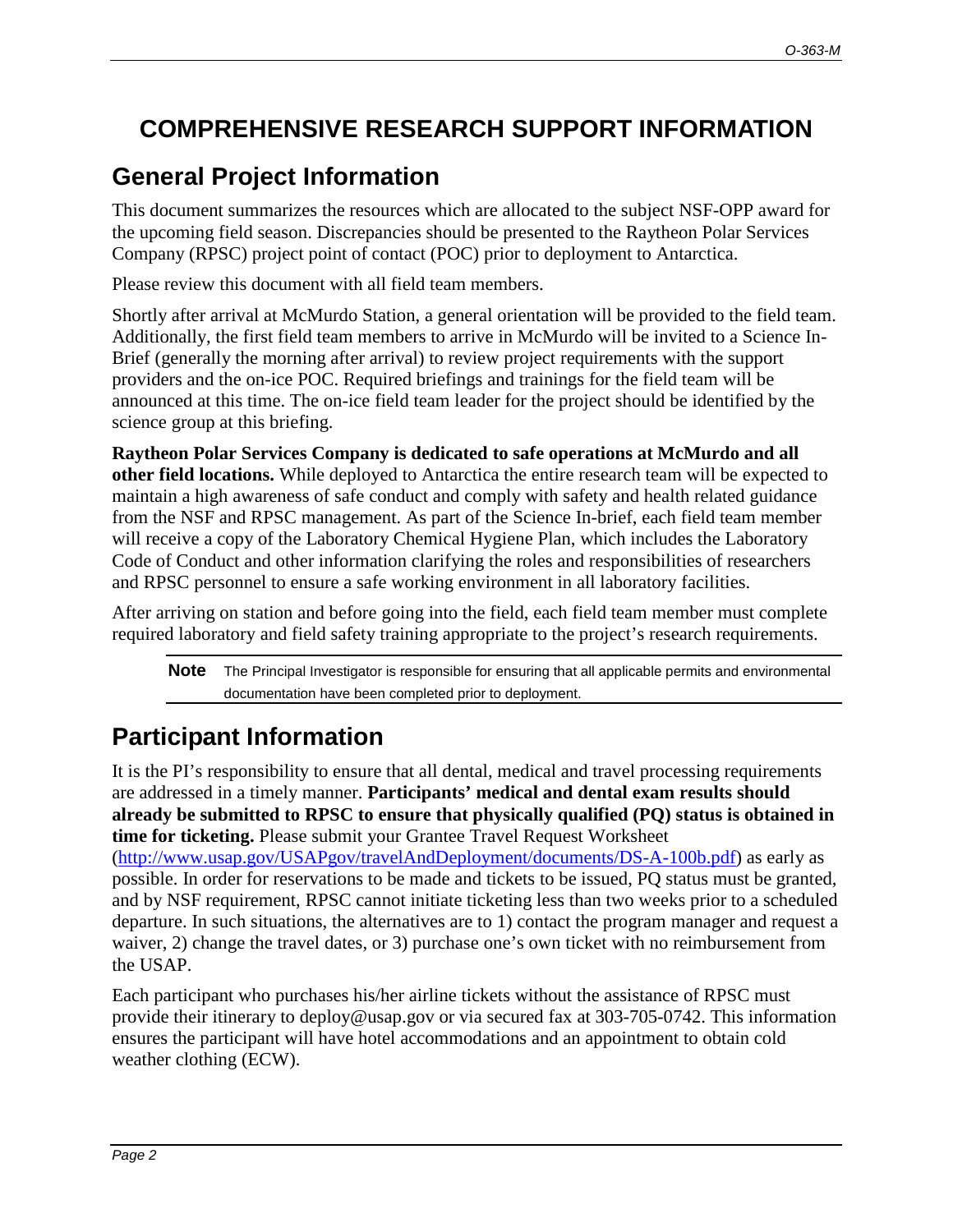The status of the field team's PQ processing (as of the date of this report) is available in the POLAR ICE application. Weekly updates are provided to the PI or Co-PI via e-mail. If you are not receiving these status reports and would like to, please contact your RPSC POC.

The table below shows the approved deployment plan for your group. The PI, RPSC, and the NSF have set these dates. Changes must be coordinated with your RPSC POC no later than four weeks before scheduled deployment.

**Note** RPSC is not authorized to ticket participants for any other dates than indicated in the table below without approval from the RPSC Science Support Point of Contact (POC).

The NSF no longer authorizes RPSC to issue excess baggage coupons or to reimburse excess baggage costs on commercial carriers. The only exception is for winter-over staff.

Excess baggage for Ice flights may be allowed (ie: carrying excess baggage on flights to/from McMurdo and South Pole Stations); however, NSF approval is required. Submit the Excess Baggage Form in the link to request approval:

(http://www.usap.gov/USAPgov/travelAndDeployment/documents/DSG-DT-100AU.pdf).

| <b>Deployment Schedule</b>                                                                                   |                 |         |         |          |   |  |  |
|--------------------------------------------------------------------------------------------------------------|-----------------|---------|---------|----------|---|--|--|
| <b>CHC-MCM</b><br><b>MCM-CHC</b><br><b>Self Ticket</b><br><b>First Name</b><br><b>Conus-CHC</b><br>Last Name |                 |         |         |          |   |  |  |
| Martin                                                                                                       | Charles         | 8/16/10 | 8/20/10 | 11/10/10 | N |  |  |
| Potts                                                                                                        | <b>Nicholas</b> | 8/16/10 | 8/20/10 | 11/10/10 | N |  |  |

(Dates are current as of 06/30/10)

All dates are subject to change. The table below explains each column.

| <b>Column</b> | <b>Description</b>                                                                                                                                                                                                                                                                                                                                                                   |
|---------------|--------------------------------------------------------------------------------------------------------------------------------------------------------------------------------------------------------------------------------------------------------------------------------------------------------------------------------------------------------------------------------------|
| Conus-CHC     | Dates participant is scheduled to leave the U.S (four days before Ice flight, allows two nights in Christchurch).                                                                                                                                                                                                                                                                    |
| CHC-McM       | Date participant is scheduled to depart Christchurch for McMurdo Station.                                                                                                                                                                                                                                                                                                            |
| McM-CHC       | Date participant is scheduled to redeploy from McMurdo Station to Christchurch.                                                                                                                                                                                                                                                                                                      |
| Self-Ticket   | "Y" indicates the participant will purchase airline tickets without the assistance of RPSC. Self-ticketers must<br>provide their itinerary (deploy@usap.gov or fax 303-705-0742). RPSC will arrange self-ticketers' hotel<br>accommodations in Christchurch, schedule a date and time to obtain cold weather clothing, and make sure<br>they get a seat on the flight to Antarctica. |

## **McMurdo Station Housing**

NSF housing guidelines and a housing request worksheet was sent to each participant in the deployment packet. If not already completed, please submit the housing request worksheet as soon as possible. The worksheet is also available at

http://www.usap.gov/USAPgov/travelAndDeployment/documents/DSG-DT-100AX.pdf

## **Permits**

**Note** It is the responsibility of the Principal Investigator to obtain any required permits **before** deployment.

Ministry of Agriculture and Forestry (MAF) permits are required to transship and import samples through and into New Zealand. Due to the large volume of permit requests and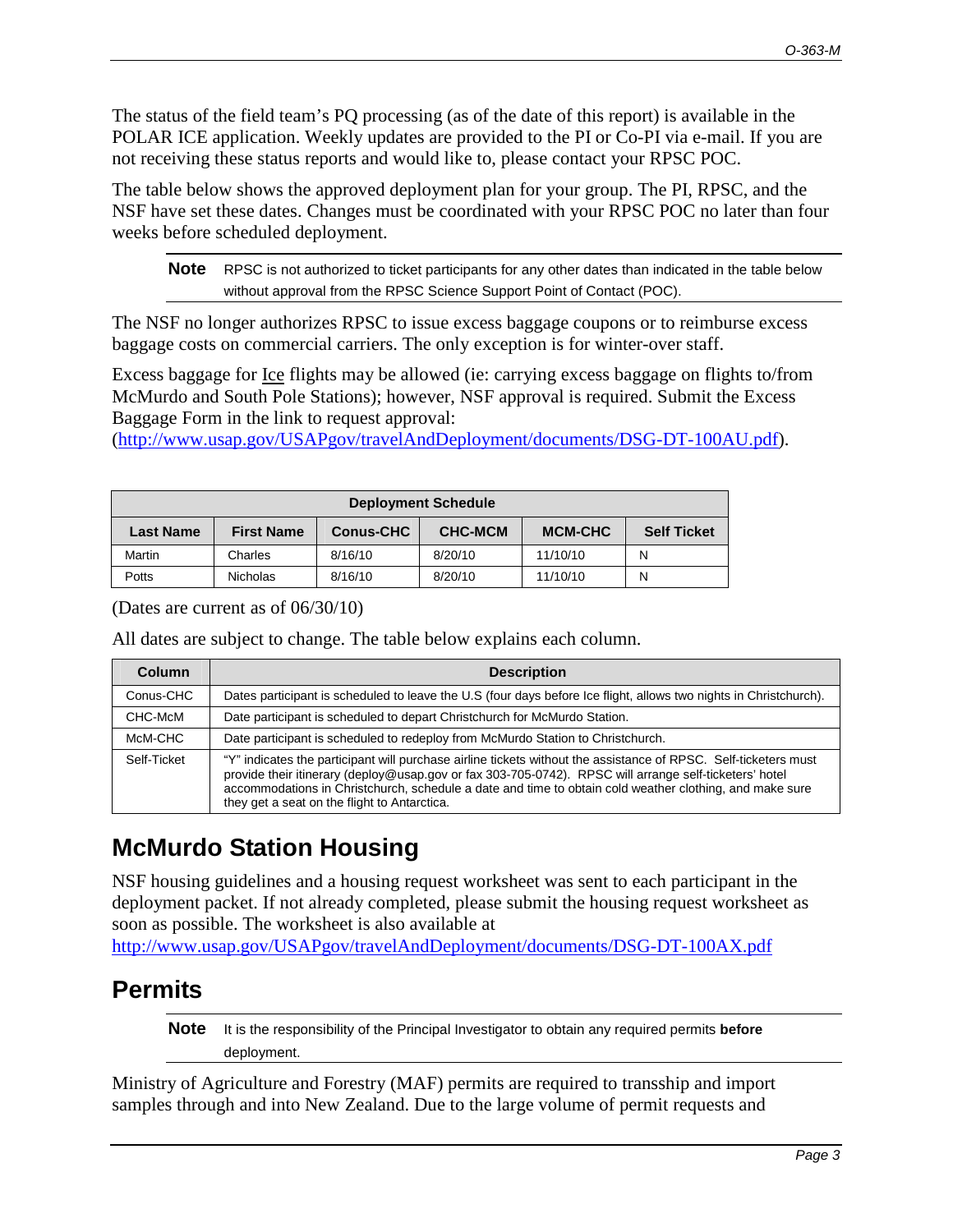processing limitations, MAF permits should be in place prior to deployment. **All permits must be presented to MAF upon transit through New Zealand with samples.** On-ice applications will be limited to emergency situations. For MAF application procedures and forms, please contact Hope Rogers at Raytheon Polar Services (NZ) Limited, CHC-MAFPermits@usap.gov.

Antarctic Conservation Act (ACA) permits are required to enter Antarctic Specially Protected Areas (ASPA). For ACA application procedures and forms, please contact Nadene Kennedy at NSF, nkennedy@nsf.gov. ACA permits require three months processing time.

The United States Department of Agriculture (USDA) http://www.aphis.usda.gov/ regulates importation of samples into the US. It is the responsibility of the PI to determine if a USDA permit is required. Permits can take up to 16 weeks for clearance.

### **Environmental Documentation**

```
Note It is the responsibility of the Principal Investigator to ensure any required environmental
documentation has been completed before deployment. Contact RPSC's Environmental Manager, 
Nate Biletnikoff (telephone 1-800-688-8606 ext. 32225, e-mail 
nathan.biletnikoff.contractor@usap.gov) for more information.
```
To comply with the Antarctic Conservation Act the PI or designee is required to track and report disturbances to the environment as a result of the research, planned or accidental. An environmental end of season report template will be provided to each team upon arrival in Antarctica. Please become familiar with the document so the form can be completed at the end of the field work and submited at the Outbrief meeting before leaving Antarctica.

If the field team will go to the McMurdo Dry Valleys, each team member will be required to comply with the Dry Valley Antarctic Specially Managed Area plan. Please be prepared to track and report geographic locations of the following disturbances in the Dry Valleys that result from the project's field work: tent camps, helo landing sites, sampling sites. This information must be submitted electronically to RPSC's Environmental Department before the Outbrief meeting. An electronic template will be provided by RPSC staff.

## **Fuel and Liquid Waste Containment**

No support requested.

## **Cargo**

|                          | Weight (lbs) | <b>ROS</b>    | <b>Comments</b> |
|--------------------------|--------------|---------------|-----------------|
| Southbound               | 1610         | 13 Aug (0225) |                 |
| <b>COMAIR Retrograde</b> | 330          | 18 Dec (0352) |                 |
| Vessel Retrograde        | None         | N/A           |                 |

Science Cargo will provide the following support:

Keep in mind the following cargo-related information:

- Baggage and hand-carried items are not "cargo" and are not listed.
- Items purchased and shipped by RPSC for grantees are also not listed here.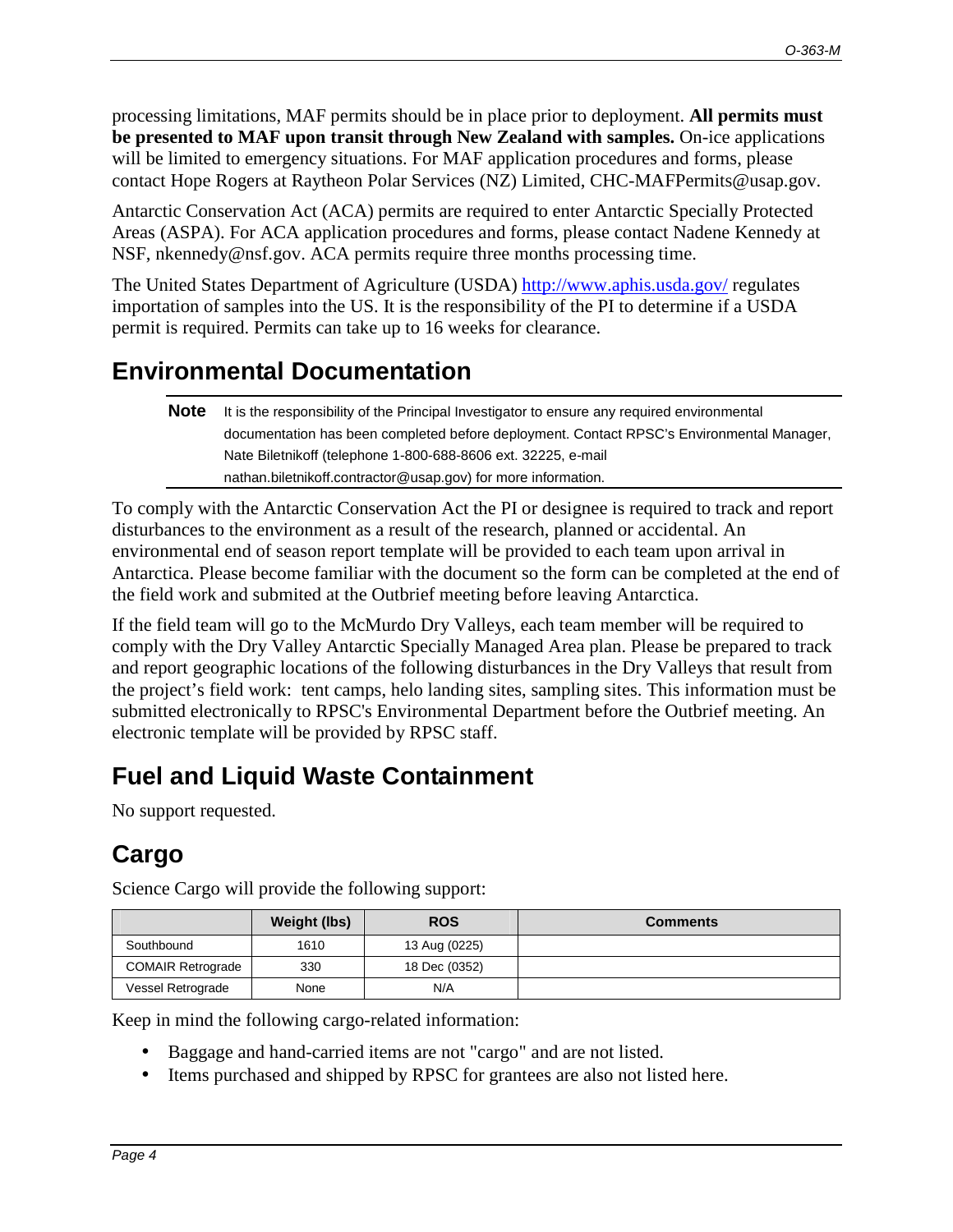- ROS (Required On Site) is the Saturday at the end of the week that cargo will be delivered at the research station (McMurdo or South Pole Stations).
- Unplanned northbound COMAIR cargo will require approval from the NSF representative on station.

## **Science Construction**

No support requested.

## **Computers**

Crary Lab IT will provide the following support:

• LAN connections and monitors for your grantee-supplied laptops

Locally-generated (McMurdo Station) e-mail messages will be sent to the e-mail address indicated on your SIP for all team members. If your group has team members who were not identified on the SIP (i.e., "TBDs"), the Help Desk in the Crary Lab will add them to the McMurdo Station grantee list upon their arrival.

If any member of your group would like to have a McMurdo Station local account, or your group would like a group account to facilitate the sharing of data and information while on station, these can be created upon your arrival either by informing the Help Desk or the Crary Lab computer coordinator.

Please reference the list of IT security guidelines at the end of this document for IT security questions.

## **Communications**

| Category               | <b>Requested Item</b>                    | Qtv<br><b>Requested</b> | Qtv<br><b>Provided</b> | <b>Notes</b>                                       |
|------------------------|------------------------------------------|-------------------------|------------------------|----------------------------------------------------|
| <b>VHF Radios</b>      | Motorola HT750 (without battery)         | າ                       | າ                      |                                                    |
|                        | <b>VHF</b> battery                       |                         | っ                      |                                                    |
|                        | AC Charger (Single Unit)                 |                         |                        |                                                    |
| Spectrum<br>Management | NAL research Iridium                     |                         |                        | Iridium frequencies do<br>not require registration |
|                        | MIST Sonde communication with<br>Gondola |                         |                        |                                                    |

Field Party Communications will provide the following support:

## **Crary Science and Engineering Center**

Because of the dynamic nature of incoming science and the continued need for research space, we allocate Crary resources to accommodate science groups as best possible. Please note that due to limited space availability, the dates listed *may not be the exact dates you entered in your SIP*. Please review this carefully as space will not be available before or after these dates, *regardless of arrival and departure dates*. The Crary resources listed below should be considered a "not to exceed' level. Due to space limitations and time constraints, all groups must remain flexible and understand that sharing resources may be required. Laboratory and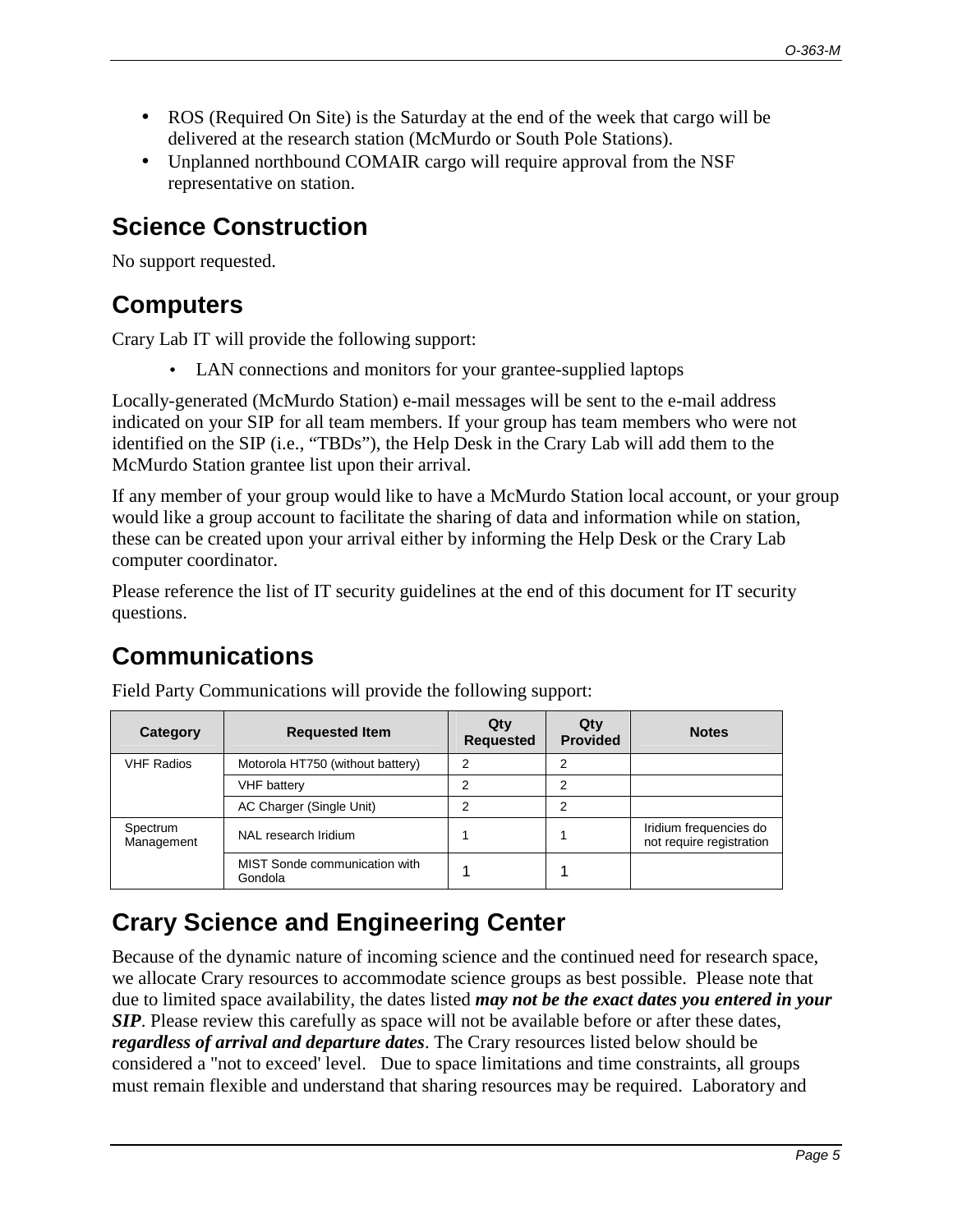office space is limited, so you should be prepared to make allocated space useable to other groups during all field deployments.

Labs and offices are for research purposes only; field equipment should be stored in BFC or designated field party cages at all times.Personal gear storage will be available through Science Cargo via a secured, unheated milvan. Please take advantage of this location to store your gear as other groups may be using the lab and office space while you are in the field.

#### **Laboratory Space**

| <b>Description</b> | <b>Start Date</b> | <b>End Date</b> | Sh/Ded    | <b>Comments</b> |
|--------------------|-------------------|-----------------|-----------|-----------------|
| Lab 219, North Bay | 26-Aug-10         | 30-Oct-10       | Dedicated |                 |
| Office 231         | 26-Aug-10         | $5$ -Nov-10     | Dedicated |                 |

At the end of your deployment, you will be required to complete a laboratory check-out with the Crary staff. Please include time for this in your plans. Over-winter storage is contingent upon funding for the following season or NSF approval. If you have questions, please refer to the USAP On-Ice Storage Policy # AIL-07-01 and the USAP Field Laboratory Over-Winter Storage Policy #AIL-09-01. These can be found at: http://www.usap.gov/USAPgov/proposalInformation/#Policies

### **Laboratory Instruments and Equipment**

No support requested.

### **Laboratory Chemicals, Gases, Cryogens, Dry Ice, Blue Ice**

No support requested.

### **Laboratory Materials and Supplies**

No support requested.

#### **Radioactive Materials**

No support requested.

### **Staging and Storage Space**

Staging and Storage Space requests and Laboratory Space in the RSP are listed separately. Please contact your POC with concerns that the space allocated to the group will not be sufficient. Lab space is very limited, and **if it is not listed in the RSP, there is no guarantee additional space can be found** once you are in McMurdo.

Personal gear storage will be available through Science Cargo via a secured, unheated milvan. Please take advantage of this location to store your gear as other groups may be using the lab and office space while you are in the field.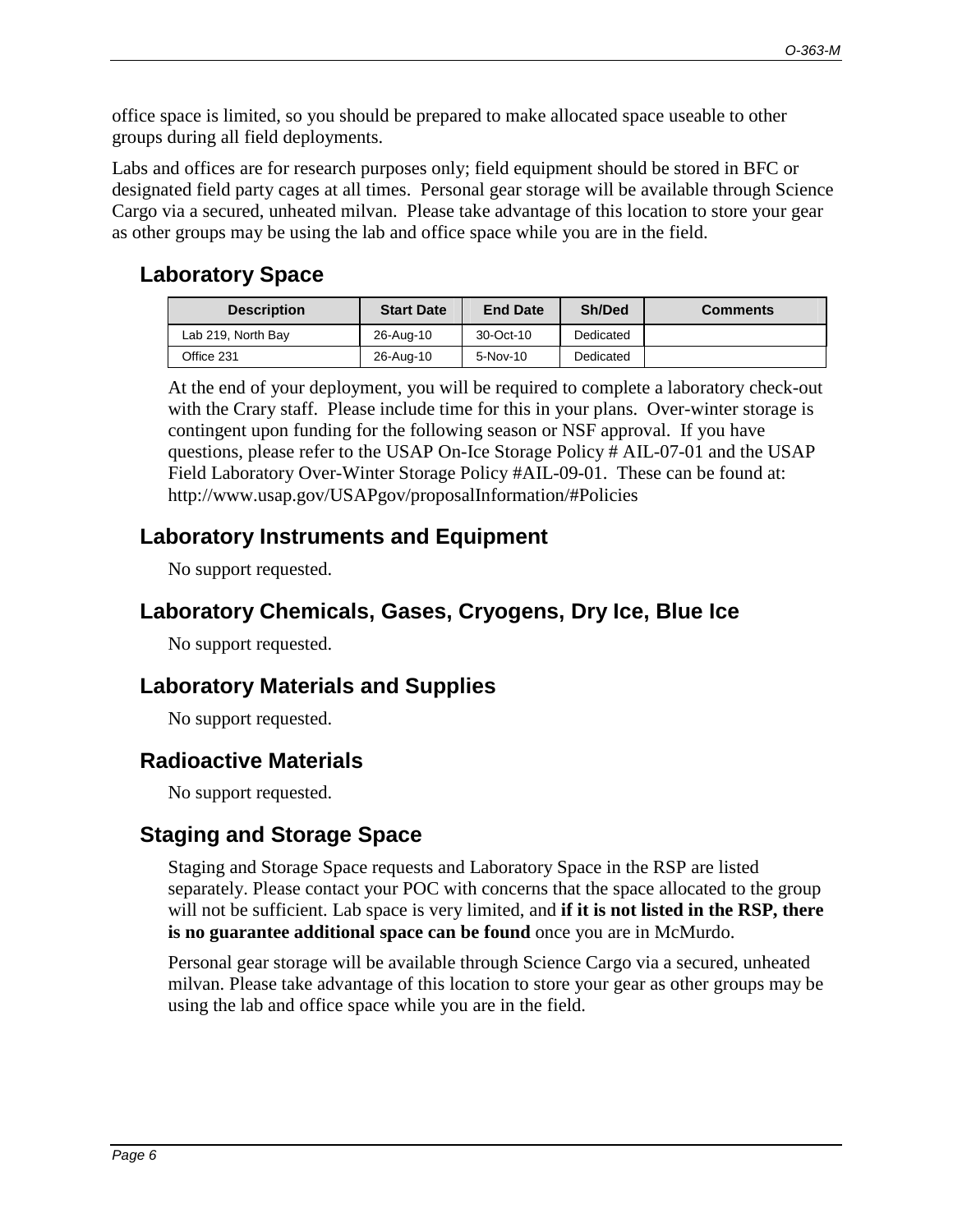#### **On-Ice Staging**

| <b>Description</b>                                                                                                 | <b>Start</b><br>Date | <b>End Date</b> | Wt   | ft2 | <b>Special</b><br><b>Needs</b> | <b>Assigned</b><br><b>Space</b> |
|--------------------------------------------------------------------------------------------------------------------|----------------------|-----------------|------|-----|--------------------------------|---------------------------------|
| 13 Boxes (Gondolas), Miscellaneous<br>electronic equipment Box1, Box 2, Box<br>3, MIST Sondes, and DD LI Batteries | 26-Aug-10            | 5-Nov-10        | 1610 | 30  | Indoor,<br>heated              | Crary<br>Staging<br>237         |
| 13 Boxes (Gondolas), Miscellaneous<br>electronic equipment Box1, Box 2, Box<br>3, MIST Sondes, and DD LI Batteries | 26-Aug-10            | $5-Nov-10$      | 1610 | 30  | Indoor,<br>heated              | Crary<br>Staging<br>241         |

#### **Temporary On-Ice Storage**

No support requested.

#### **Winter Over On-Ice Storage**

No support requested.

Over-winter storage is contingent upon funding for the following season or NSF approval. If you have questions, please refer to the USAP On-Ice Storage Policy # AIL-07-01 and the USAP Field Laboratory Over-Winter Storage Policy #AIL-09-01. These can be found at: http://www.usap.gov/USAPgov/proposalInformation/#Policies

## **Diving**

No support requested.

### **Research Associate Services**

No support requested.

### **Spatial Analysis, Remote Sensing, and GIS Support**

No support requested.

### **Geodetic Support**

No support requested.

### **Ultraviolet Data Services**

UVSIMN data is unavailable for the 2010-2011 season.

### **Ice Core Drilling Support**

No support requested.

### **National Ice Core Laboratory (NICL) Ice Core Support Service**

No support requested.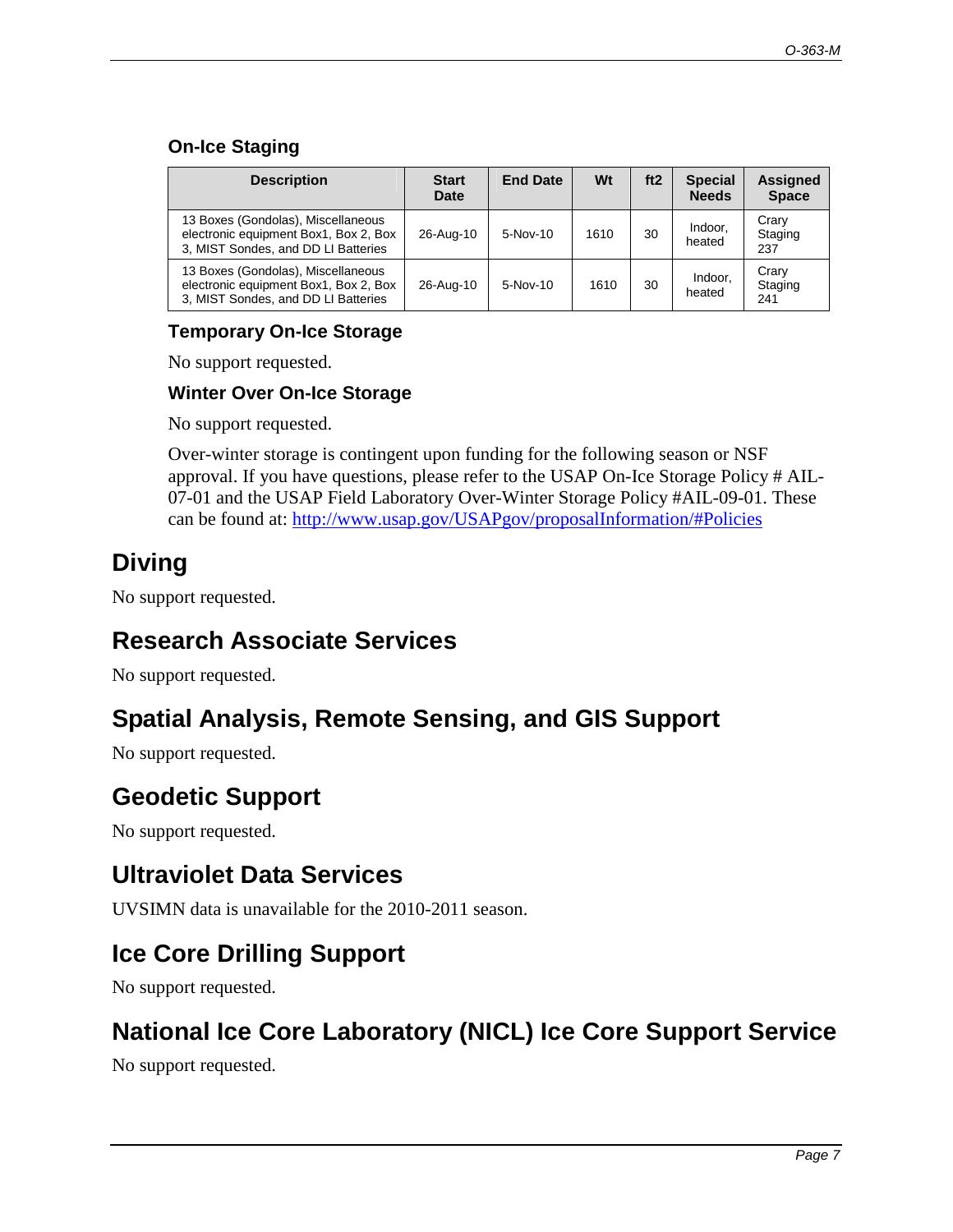## **Berg Field Center (BFC) Field Equipment**

No support requested.

## **Field Safety and Training**

All new USAP personnel who may travel away from McMurdo Station (or any of the Airfield areas) will be required to complete the Snowcraft 1 course prior to going to the field. This is a two-day overnight course. All participants traveling via helicopter will be required to complete the helicopter safety portion on the Snowcraft 1 course. Personnel embarking on trips via the sea ice will be required to complete a full day sea ice course.

All returning USAP personnel going into the field and with prior completion of a Snowcraft 1 and a sea ice course may attend a refresher course. This course is approximately 4-5 hours and includes the sea ice refresher and helicopter safety. Personnel returning to the Antarctic after a break of five or more years do not qualify for refresher training and must attend the full two-day Snowcraft 1 course again. For parties traveling in crevassed areas, Snowcraft 2 or a demonstration of crevasse rescue skills will be required.

The FSTP training schedule is not available at this time. Please contact the FSTP training coordinator in the Science Support Center upon arrival in McMurdo.

## **Air Support**

### **Fixed-Wing Aircraft**

No support requested.

#### **Helicopter**

No support requested.

### **Icebreaker Support**

No support requested.

## **Mechanical Equipment Center (MEC)**

Please coordinate your vehicle requirements with the Concordiasi science team lead and contact your On-Ice POC or the MEC staff regarding any other MEC equipment needs.

### **Heavy Equipment and Explosives**

No support requested.

## **Closeout Procedures**

Principal Investigator or field team leader responsibilities:

• **At least two weeks before departure:**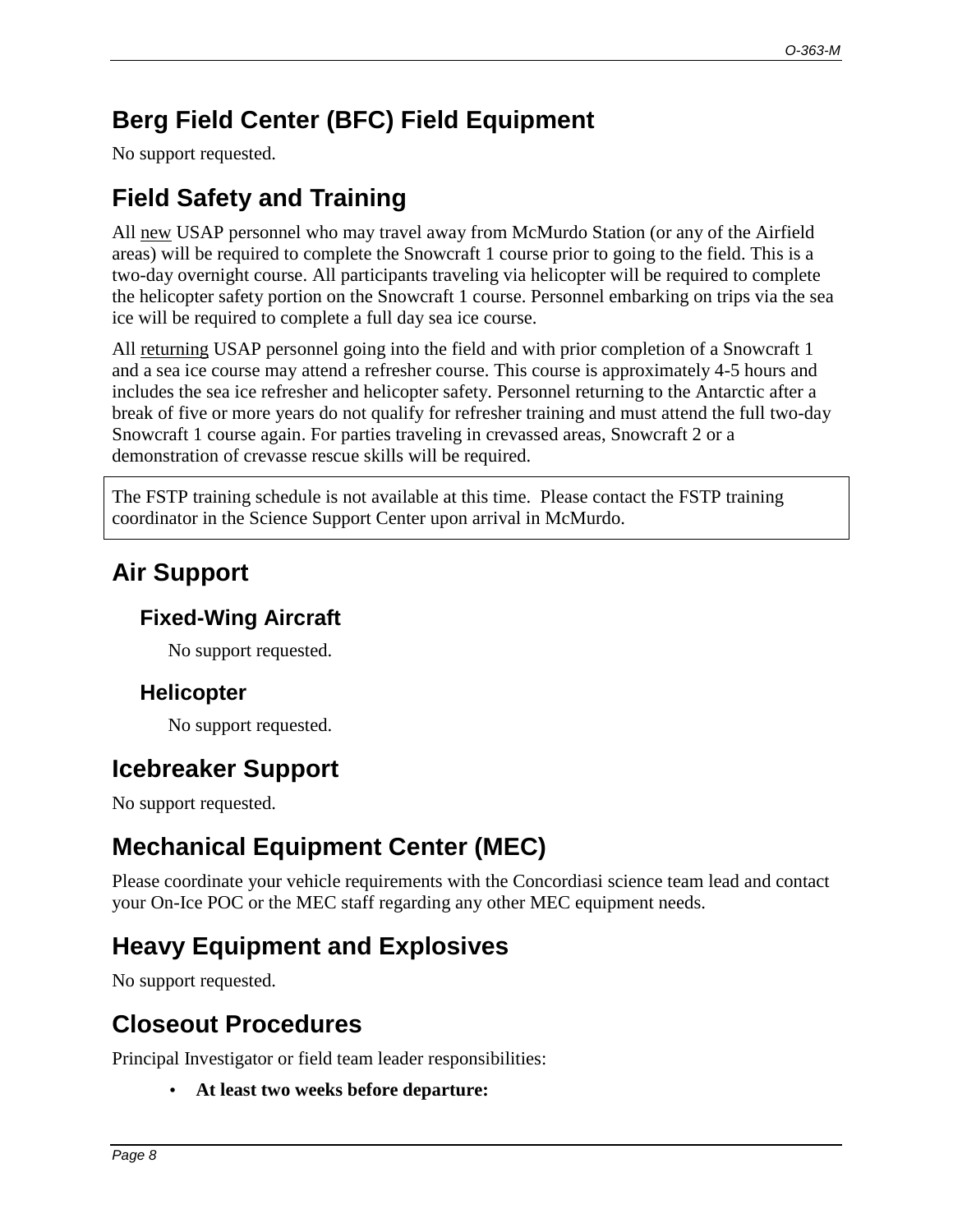- Ensure that the field team has submitted redeployment forms to the Chalet staff. The preferred approach is to submit the forms upon arrival and update it later.
- Confirm with the Crary Lab staff that all individuals hand carrying and shipping samples via New Zealand have the appropriate MAF permits. This does not pertain to samples traveling on the vessel.
- **At least a week before departure:** 
	- Schedule an Outbrief Meeting with the Crary Lab Administrative Coordinator (required for each field at the end of the field season).
	- Appoint a field team member to complete a final checkout for the group. RPSC will provide a checklist that ensures all procedures are understood and followed, including equipment cleanup and return to the Berg Field Center, the Mechanical Equipment Center and the Crary Laboratory.
	- Organize any over-winter storage with Crary Lab Staff. Storage space is contingent upon funding for the following season or NSF approval. (Reference: USAP On-Ice Storage Policy # AIL-07-01 and the USAP Field Laboratory Over-Winter Storage Policy #AIL-09-01. Location: http://www.usap.gov/USAPgov/proposalInformation/#Policies .)
	- Radioisotope users must schedule a checkout with the Crary Laboratory Manager.
- Ensure that all wastes are packaged and labeled according to USAP procedures.
- Ensure that all original customs forms authorizing hand carry of technical equipment through New Zealand are returned to RPSC's travel supervisor after returning to the United States.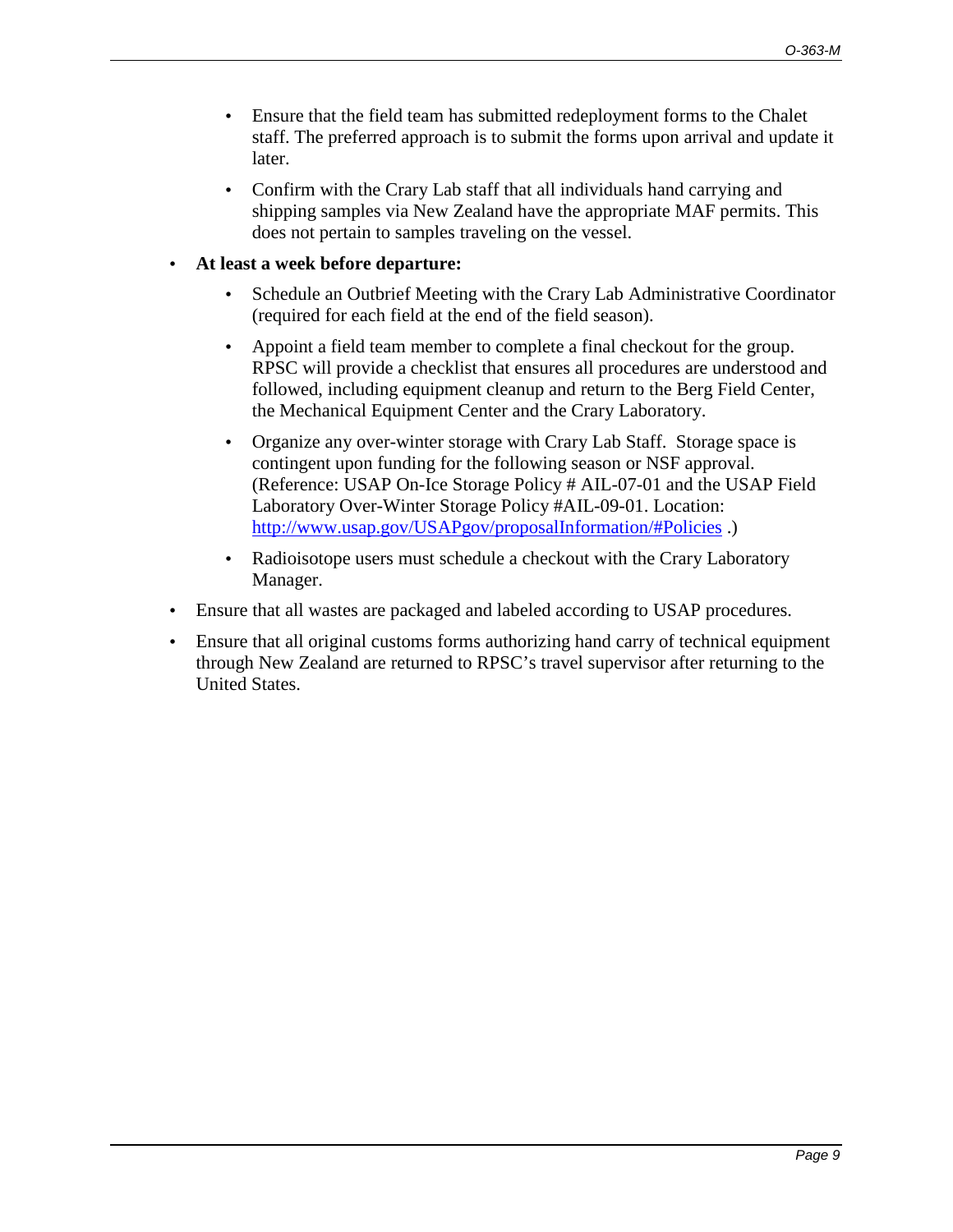## **ATTACHED INFORMATION AND TABLES**

Grantee Arrival Checklist Terms and Acronyms IT Security Guidelines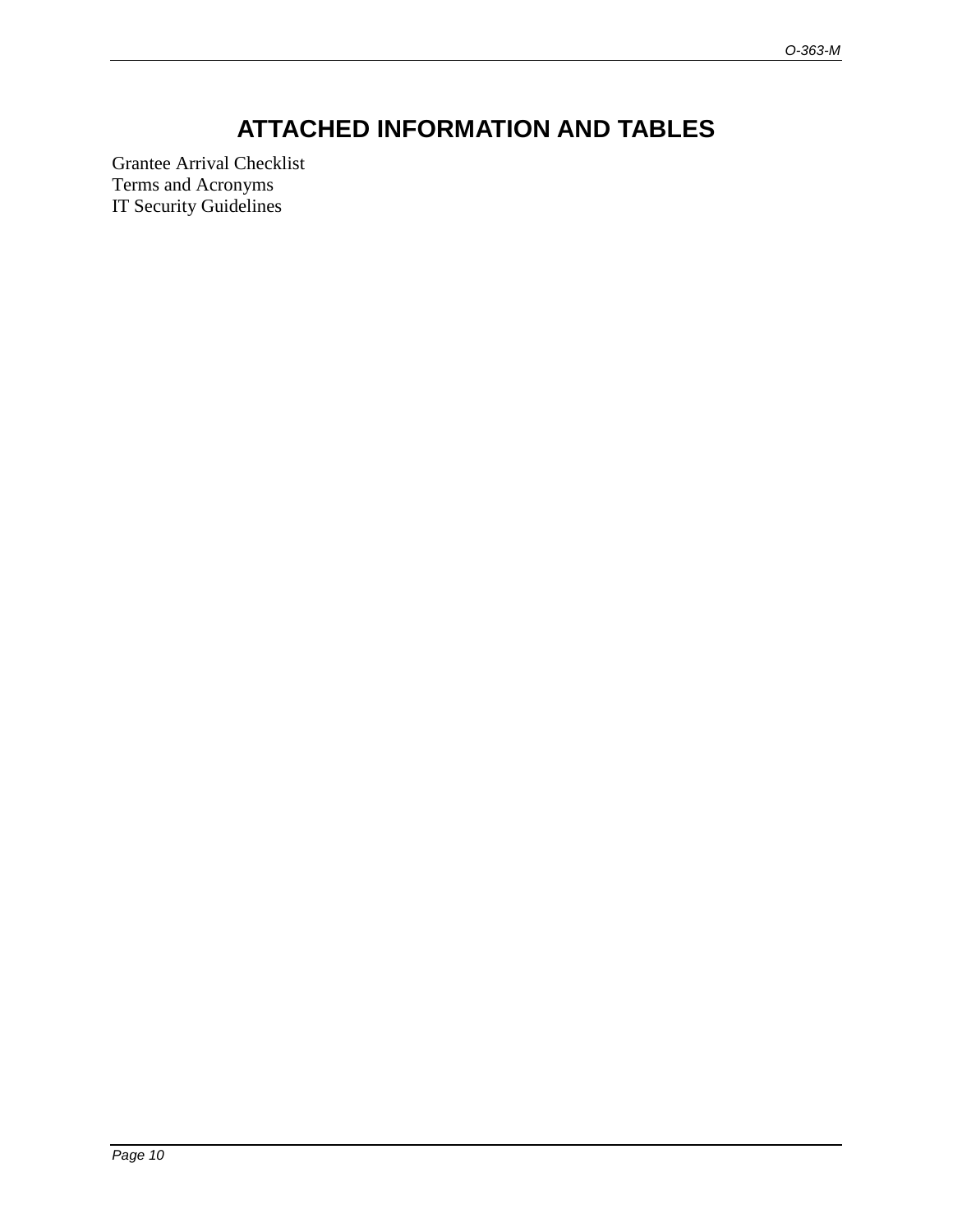## **Grantee Arrival Checklist**

| <b>TEAM</b><br><b>REQUIREMENTS</b> | <b>PLANNING</b><br><b>SUBJECT</b>                                                                                                               | <b>ACTIVITY DESCRIPTION</b>                                                                                                                                                                                                                                                                               | <b>ESTIMATED</b><br><b>TIME</b>                       | DEPARTMENT CONTACT                                                              | <b>EXT</b> | <b>COMPLETED</b> |
|------------------------------------|-------------------------------------------------------------------------------------------------------------------------------------------------|-----------------------------------------------------------------------------------------------------------------------------------------------------------------------------------------------------------------------------------------------------------------------------------------------------------|-------------------------------------------------------|---------------------------------------------------------------------------------|------------|------------------|
|                                    | On-Ice POC                                                                                                                                      | Meet with On-Ice POC to discuss their taking over the<br>primary responsibility of facilitating any issues<br>regarding project support from your POC in Denver.                                                                                                                                          | 15 min - 1 hour                                       |                                                                                 |            |                  |
|                                    | Accept Cargo                                                                                                                                    | Locate and unpack the cargo that your team sent to<br>McMurdo Station from your home institution. Grantee<br>cargo and lab allocated equipment can be retrieved<br>through the Crary Lab Stockroom.                                                                                                       | Variable as to<br>cargo<br>requirements.              | Sally Moore<br>Crary Lab Materials Senior                                       | 4192       |                  |
|                                    | Science<br>Construction<br>Materials                                                                                                            | Meet with Science Construction Coordinator to discuss<br>construction needs.                                                                                                                                                                                                                              | 15 min - 1 hour                                       | <b>Science Construction</b><br>Coordinator                                      | 2236       |                  |
|                                    | Computer<br>Equipment                                                                                                                           | Finalize computer support needs. Check laptops for<br>current virus signatures.                                                                                                                                                                                                                           | 15 min to 1 hour                                      | Karen Joyce<br>Computer Services Crary<br>Laboratory                            | 4177       |                  |
|                                    | Pre-Field<br>Communications<br><b>Briefing</b>                                                                                                  | Before receiving communications equipment (radios<br>and/or Iridium units) meet with Mac Ops Coordinator to<br>receive communications briefing, establish check-in<br>schedule, and review radio protocol.                                                                                                | $30 - 45$ min-<br>MacOps                              | Mary Rubarsky<br>MacOps Coordinator                                             | 2821       |                  |
|                                    | Communications<br>Equipment Issue                                                                                                               | After meeting with Mac Ops Coordinator (see above)<br>make an appointment for the issue of communications<br>equipment for the IT Communications Shop.                                                                                                                                                    | $30$ min $-$ 1 hour                                   | <b>Bill Nesbit</b><br><b>IT Communications</b><br>Supervisor                    | 2796       |                  |
|                                    | Lab Space<br>Allocation &<br>Permits                                                                                                            | Meet with the Crary Lab Staff to locate your allocated<br>lab and office space and lab orientation. Confirm with<br>Crary Lab Staff that MAF permits are on file for every<br>individual transporting samples through or into New<br>Zealand. Check permit accuracy and inclusion of all<br>sample types. | 25 min                                                | Cara Sucher<br>Crary Lab Manager                                                | 4169       |                  |
|                                    | Meet with Diving<br>Supervisor                                                                                                                  | Meet to discuss procedures and emergency response.<br>Conduct check-out dive.                                                                                                                                                                                                                             | $1/2$ day                                             | Rob Robbins/Steve Rupp<br>Scientific Diving Supervisor,<br><b>Dive Services</b> | 2354       |                  |
|                                    | <b>Accept Field</b><br>Equipment                                                                                                                | Visit the BFC and locate cage space. Look over<br>equipment to ensure it will be functional for field<br>needs.                                                                                                                                                                                           | $1/2 - 2$ days                                        | Jessy Jenkins<br>Supervisor, Berg Field Center                                  | 2348       |                  |
|                                    | Organize Field<br>Food                                                                                                                          | Make an appointment at the BFC Food Room to<br>discuss the process of menu planning, become<br>familiar with the inventory and the barcode scanner,<br>and make arrangements to pull and pack food for your<br>stay in the field.                                                                         | Pre food pull: 15<br>min.<br>Food Pull: 1/2 -1<br>day | Peggy Malloy<br>Assistant Supervisor, Food<br>Room                              | 2461       |                  |
|                                    | Collect<br>Mechanical<br>Equipment                                                                                                              | Pick up and get basic instruction on mechanical<br>equipment required. This will not include<br>snowmachines.                                                                                                                                                                                             | 1 hour                                                | Tony Buchanan<br>Supervisor, Mechanical<br><b>Equipment Center</b>              | 2352       |                  |
|                                    | Prepare<br>Equipment for<br>Transport                                                                                                           | Any cargo that will be transported into the field via<br>aircraft will need to be prepared for travel. The<br>alternate transportation styles will have different                                                                                                                                         | $1/2-2$ days to<br>pack<br>3 days prior to            | Liz Kauffman<br>Supervisor, Fixed Wing                                          | 2529       |                  |
|                                    |                                                                                                                                                 | requirements. Seek the assistance of the Department<br>Contacts.<br>REMEMBER: ALL HAZARDOUS CARGO NEEDS TO                                                                                                                                                                                                | travel<br>$1/2-2$ days to                             | <b>Brian Connell</b><br><b>USAP Cargo Supervisor</b>                            | 2546       |                  |
|                                    |                                                                                                                                                 | BE SPECIALLY PACKAGED AND CERTIFIED 2-3<br>DAYS BEFORE TRAVEL.                                                                                                                                                                                                                                            | pack<br>2 days prior to<br>travel                     | Julie Grundberg<br>Supervisor, Helicopter Ops                                   | 2277       |                  |
|                                    | Visit with Fixed<br>Wing Coordinator                                                                                                            | Meet with Coordinator to finalize and verify field plans.                                                                                                                                                                                                                                                 | 30 minutes                                            | Liz Kauffman<br><b>Supervisor Fixed Wing</b>                                    | 2529       |                  |
|                                    | Visit with<br>Helicopter<br>Coordinator                                                                                                         | Meet with Coordinator to finalize and verify field plans.                                                                                                                                                                                                                                                 | 30 minutes                                            | Julie Grundberg<br>Supervisor, Helicopter Ops                                   | 2277       |                  |
|                                    | <b>Training Course</b>                                                                                                                          | Field Safety Training Courses:<br>Snowcraft I:                                                                                                                                                                                                                                                            | 2 days, 1                                             | Pam Hill                                                                        | 2356       |                  |
|                                    | Depending upon<br>prior experience<br>and study area,<br>some of the<br>following courses<br>must be taken.<br>Refer to RSP for<br>assignments. |                                                                                                                                                                                                                                                                                                           | overnight                                             |                                                                                 |            |                  |
|                                    |                                                                                                                                                 | Snowcraft Refresher:                                                                                                                                                                                                                                                                                      | $1/2$ day                                             | <b>Field Support Coordinator</b>                                                |            |                  |
|                                    |                                                                                                                                                 | Sea Ice:<br>Sea Ice Refresher:                                                                                                                                                                                                                                                                            | 1 day<br>$1/2$ day                                    |                                                                                 |            |                  |
|                                    |                                                                                                                                                 | GPS:                                                                                                                                                                                                                                                                                                      | 3 hours                                               |                                                                                 |            |                  |
|                                    |                                                                                                                                                 | Altitude Training:<br>Helicopter Training:                                                                                                                                                                                                                                                                | 1 hour<br>1 hour                                      | Sally Lyon<br>Asst. Supervisor, MEC                                             |            |                  |
|                                    |                                                                                                                                                 | Mechanical Equipment Courses:                                                                                                                                                                                                                                                                             |                                                       |                                                                                 |            |                  |
|                                    |                                                                                                                                                 | Antarctic Driver's License<br>Mattrack Driving                                                                                                                                                                                                                                                            | 30 minutes<br>1 hour                                  |                                                                                 | 2352       |                  |
|                                    |                                                                                                                                                 | Pisten Bully Driving                                                                                                                                                                                                                                                                                      | 1-2 hours                                             |                                                                                 |            |                  |
|                                    |                                                                                                                                                 | Snowmobile Driving and Repair                                                                                                                                                                                                                                                                             | 3 hours                                               |                                                                                 |            |                  |
|                                    |                                                                                                                                                 | Other MEC equipment (hole melters, generators,<br>chainsaws, drills, etc.)                                                                                                                                                                                                                                | varies                                                |                                                                                 |            |                  |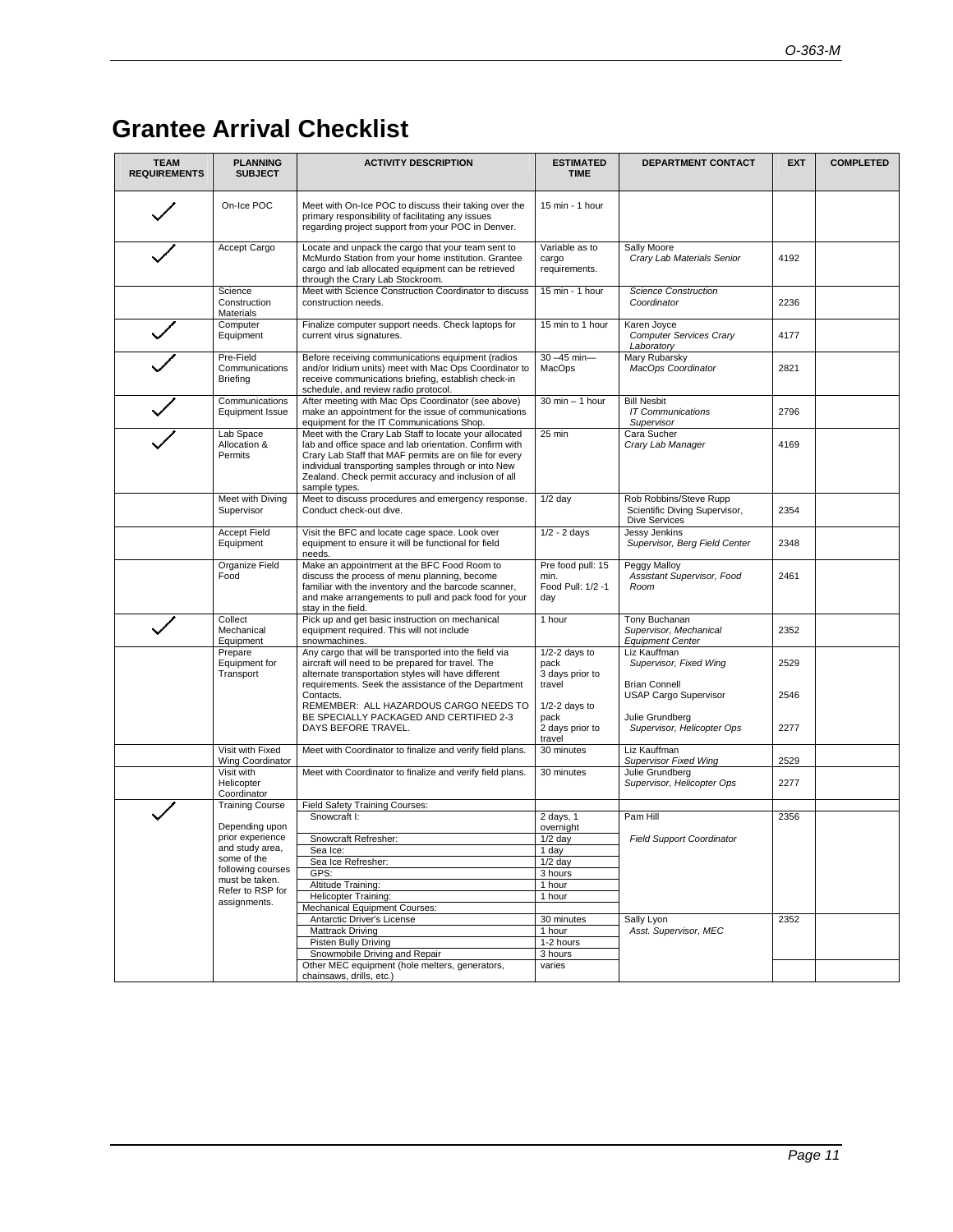### **Outbrief Notification Letter**

#### Dear Researcher,

At the end of your deployment to Antarctica, the PI or designee will be asked to attend a meeting called an Outbrief hosted by Raytheon. An Outbrief is an informal way for the USAP to solicit comments on the overall productivity of the science team's work in Antarctica with a primary focus on the topics listed below. Please be prepared to discuss/provide information related to these meeting goals:

- determine whether the scientific goals of the science project were achieved
- obtain explicit statements on the direct logistical support for the current field season and how that support positively or negatively impacted the field team's ability to conduct science
- solicit suggestions for improving the quality of USAP support
- gather information for planning the next field season
- provide information related to the Government Performance and Results Act (GPRA) -- an online survey which aims to assist NSF fulfill its requirement to report on the effectiveness of USAP facilities http://www.usap.gov/surveys
- submit the Customer Satisfaction Survey

In McMurdo, the Crary Laboratory Administrative Coordinator will work with the PI or designee to schedule a convenient meeting time a few days before redeployment. At the other Stations and Vessels, the lead Raytheon staff member will schedule this meeting with the science team.

The meeting is generally led by the Raytheon Science Support Staff and, if present, the on-site NSF Representative or NSF Science Representative. A report summarizing the statements made at the Outbrief will be distributed after the meeting.

The information that is provided at the Outbrief is particularly useful to RPSC and NSF to fine tune future support, both specific to each project and for overall improvements. If a grant is continuing for the next field season, it is an opportunity to express thoughts about changes or adjustments to the level of support that may improve research success in future seasons.

Regards,

The Raytheon Polar Services Science Planning Group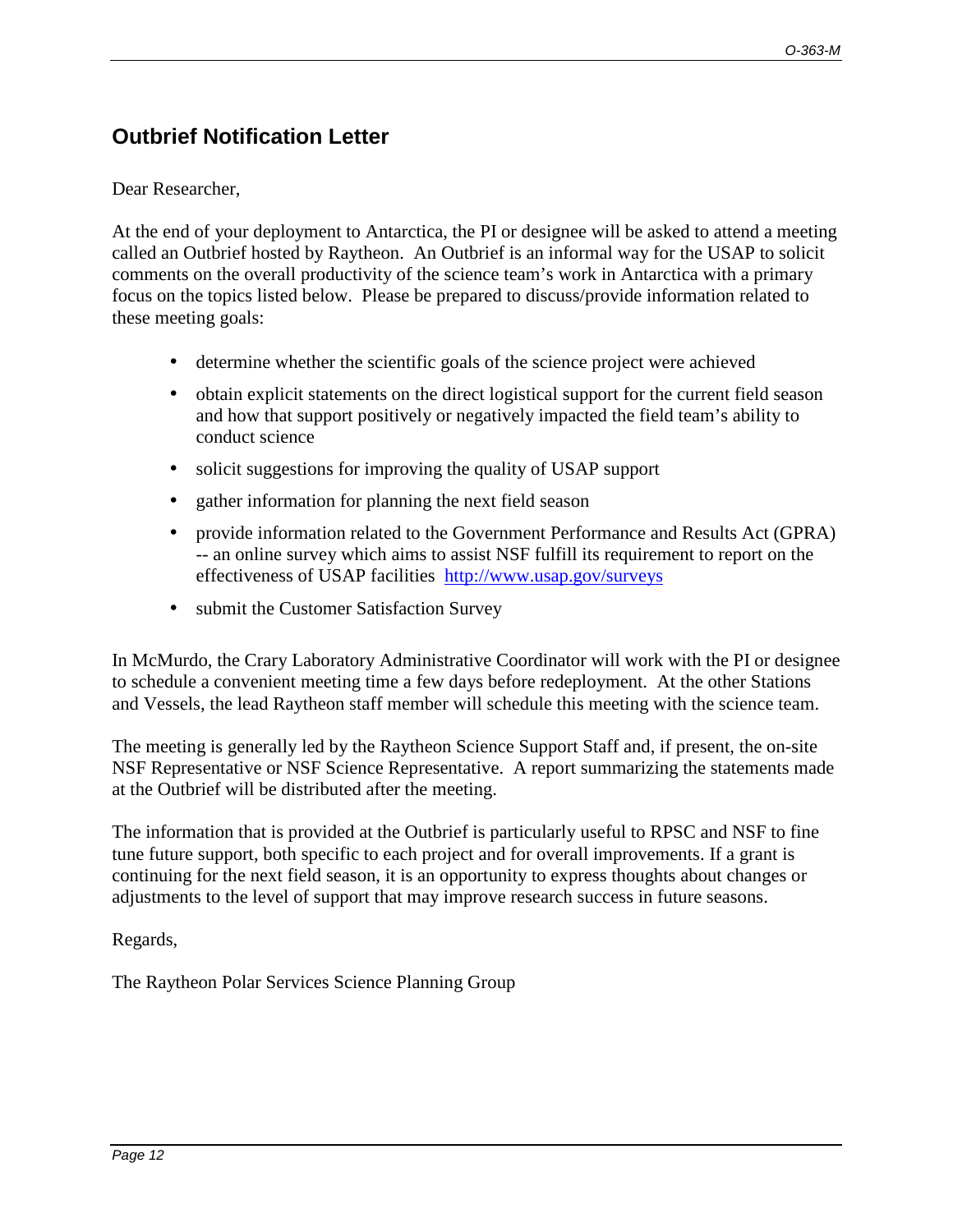## **Terms and Acronyms**

| <b>Term</b>  | <b>Definition</b>                                                                                                                                                                                                                                                        |  |  |  |
|--------------|--------------------------------------------------------------------------------------------------------------------------------------------------------------------------------------------------------------------------------------------------------------------------|--|--|--|
| <b>ACA</b>   | Antarctic Conservation Act.                                                                                                                                                                                                                                              |  |  |  |
| <b>BFC</b>   | Berg Field Center. The facility at McMurdo Station that houses and distributes field party equipment such as<br>camping gear, waste disposal supplies and sleds.                                                                                                         |  |  |  |
| <b>CHC</b>   | Christchurch, New Zealand. The departure point for groups deploying to the Antarctic continental research<br>stations.                                                                                                                                                   |  |  |  |
| <b>CONUS</b> | <b>Continental United States.</b>                                                                                                                                                                                                                                        |  |  |  |
| <b>DSG</b>   | Deployment Specialist Group. The organization within RPSC that makes participant travel arrangements.                                                                                                                                                                    |  |  |  |
| <b>ECW</b>   | Extreme Cold Weather. The clothing and personal gear loaned to participants during their Antarctic deployments.                                                                                                                                                          |  |  |  |
| <b>MAF</b>   | New Zealand Ministry of Agriculture & Forestry.                                                                                                                                                                                                                          |  |  |  |
| <b>MCM</b>   | McMurdo Station.                                                                                                                                                                                                                                                         |  |  |  |
| <b>MEC</b>   | Mechanical Equipment Center. The facility at McMurdo Station that houses and distributes mechanical<br>equipment, such as generators, vehicles and solar power units.                                                                                                    |  |  |  |
| PI           | Principal Investigator.                                                                                                                                                                                                                                                  |  |  |  |
| <b>POC</b>   | Point of Contact. The person assigned to your project for planning the logistical support that will be provided to<br>you by RPSC during your fieldwork. Your on-ice POC may be different from the one assigned during the<br>planning phase of your logistical support. |  |  |  |
| PQ           | Physical qualification.                                                                                                                                                                                                                                                  |  |  |  |
| <b>PSM</b>   | Planning Support Manager.                                                                                                                                                                                                                                                |  |  |  |
| <b>PSS</b>   | Planning Support Specialist.                                                                                                                                                                                                                                             |  |  |  |
| <b>PSC</b>   | Planning Support Coordinator.                                                                                                                                                                                                                                            |  |  |  |
| <b>RPSC</b>  | Raytheon Polar Services Company. The support contractor providing logistical support to grantees in Antarctica.                                                                                                                                                          |  |  |  |
| <b>RSP</b>   | Research Support Plan. This document which describes the support to be provided to field parties.                                                                                                                                                                        |  |  |  |
| <b>SIP</b>   | Support Information Package. An online form that describes support logistics, equipment and supplies requested<br>by science groups.                                                                                                                                     |  |  |  |
| <b>ASPA</b>  | Antarctic Specially Protected Area.                                                                                                                                                                                                                                      |  |  |  |
| <b>TRW</b>   | Travel Request Worksheet.                                                                                                                                                                                                                                                |  |  |  |
| <b>USAP</b>  | United States Antarctic Program.                                                                                                                                                                                                                                         |  |  |  |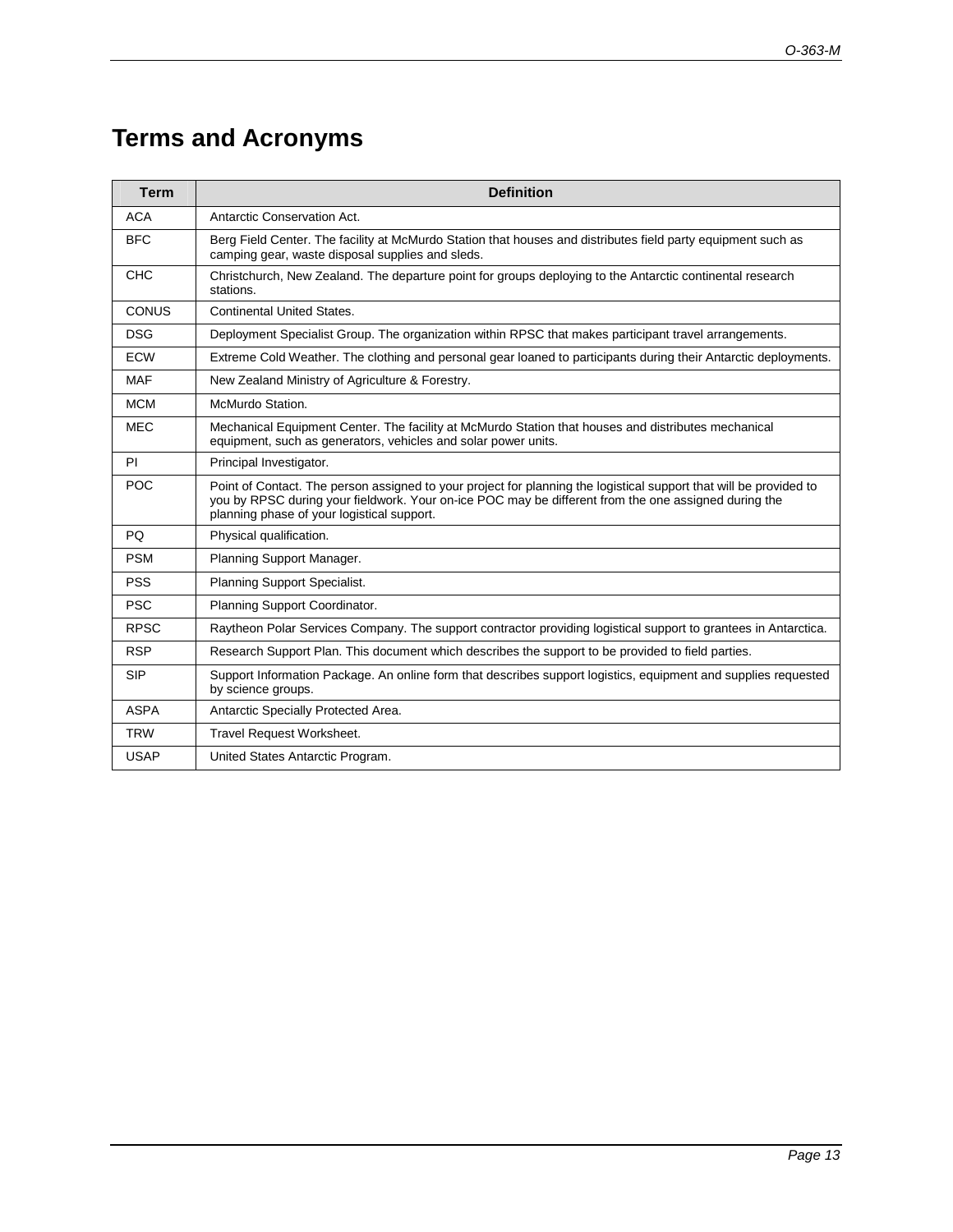## **IT Security Guidelines**

#### **Computer Security**

The U.S. federal government requires security and operational practices for computing systems in all government funded programs. The United States Antarctic Program's (USAP) compliance with this federal requirement entails the screening of all computers prior to connecting to the USAP network (wired or wireless). The following requirements are aligned with the NSF Computer Security Policy and apply to all personal, science, and business equipment that will connect to the USAP network. Please direct inquiries to the USAP Help Desk at (720) 568-2001 or helpdesk@usap.gov.

#### **General System Requirements**

#### **Administrator Access**

Obtain the Administrator password for personal computers prior to deployment. Technicians must have the authority to log on to personal computers at an Administrator level. This enables the screener to accurately review the system configuration and run screening software. If an Administrator password is not available, the screening process, as well as the ability to connect to the USAP network and its resources, will be delayed.

#### **Media**

Participants should consider bringing their laptop's original OS installation disks and software registration numbers to assist the computer staff in repairing them, in the unlikely event that they experience hardware or software failures either in transit or while on the Ice.

#### **Connectivity**

Participants must provide all the equipment necessary to connect the computer system to a network, including the NIC (network interface card), cables, external adapters, device drivers, etc. All equipment must be in working order.

#### **Antivirus**

For computers running McAfee antivirus software, the Admin ID and password are needed to configure the software to update automatically from a local USAP server. Raytheon Polar Services Company (RPSC) can provide current DAT files for McAfee and Norton users. All other antivirus software users must ensure proper updates are installed and the computer is virus free prior to deployment.

#### **Patches**

All computing devices should be updated to the current levels for the operating system and security patches. Applications should also be updated, as provided by the manufacturer to include the latest security patches.

#### **Client and Server Software**

• Client software used for the purposes of email and web browsing, and other client software, such as SSH and SFTP are permitted.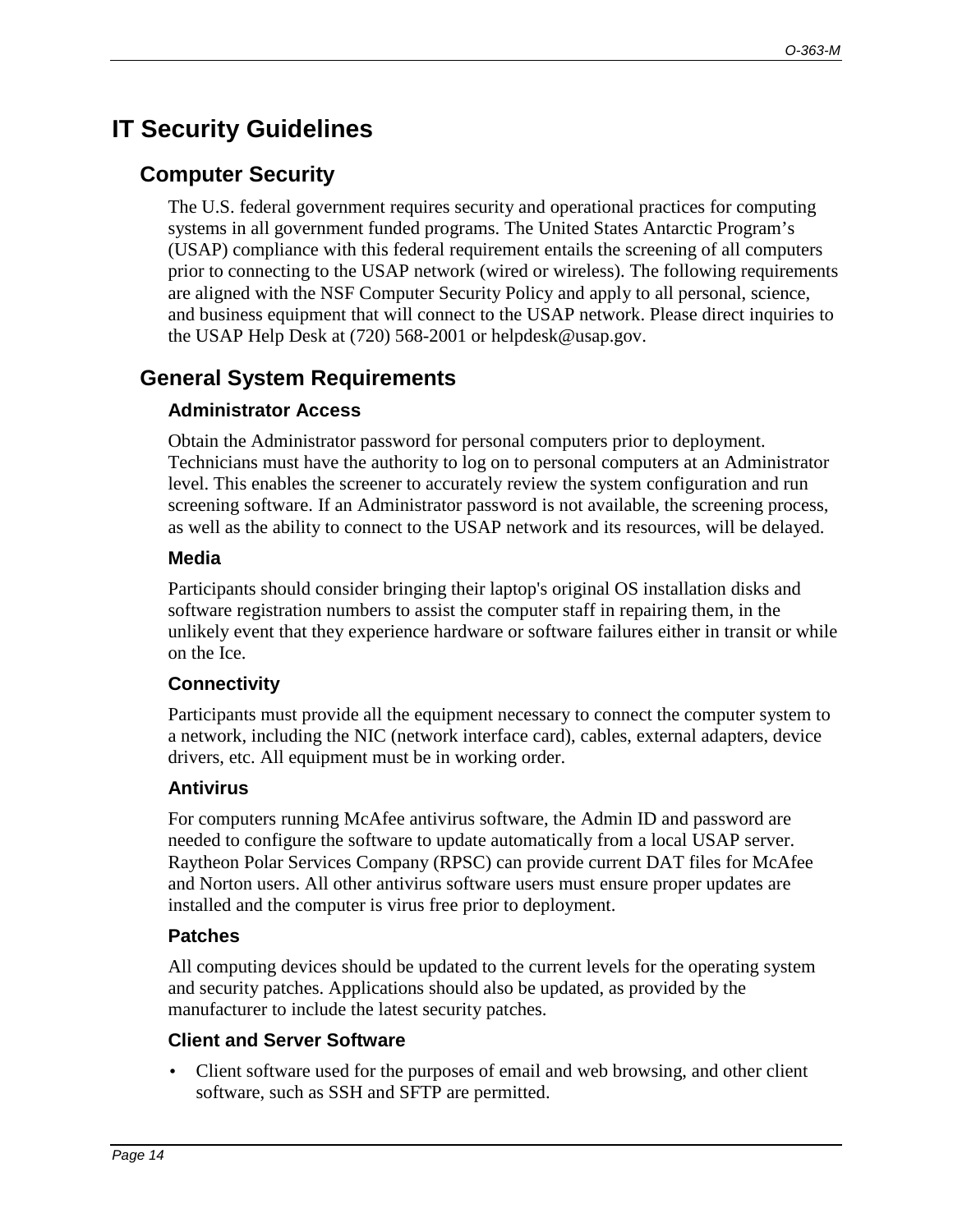- Web cameras for training, meetings, educational outreach programs, official business, or personal use is permitted according to NSF policy and with the approval of NSF
- Peer-to-peer (P2P) software, e.g., Kazaa and BitTorrent, are not allowed.
- Email server software that provides SMTP/POP port services should not be used without prior permission.
- Web server software that provides HTTP/HTTPS/FTP services should not be utilized without prior permission.
- Use of non-USAP supported Voice-over Internet Protocol (VoIP) software (Skype<sup>TM</sup>, etc.) is prohibited.
- Network management services, like DNS and SNMP, should not be running.

Personal Use of the Internet: Some limited personal use of Internet services is permitted, provided it does not interfere with the participant's work or the work of others. Extreme care must be taken regarding content matter. Typical authorized limited personal Internet use includes:

- Accessing travel information, forms or information on the intranet or Internet.
- Accessing parent organization information and online resources.
- Accessing state and local government agencies on personal matters.
- Work-related events, such as technical symposiums, classes, and presentations.
- Activities sponsored by the program, such as station recreational activities.
- Events and activities specific to a particular USAP station or organization.
- Program-sanctioned activities, such as blood drives, sanctioned clubs, and organizations.
- Communications of reasonable duration using instant messaging applications.
- Recreational web-browsing of a reasonable duration, during off-duty hours, that does not violate other elements of this policy and does not conflict with mission activities.

### **Operating System Specifications**

Operating systems (OS) have certain criteria that must be met in order to pass the computer screening process. All operating systems should be currently supported by the operating system vendor.

If a user's OS is not in one of the below categories, their connection to the network must be evaluated at a USAP location by an IT technician prior to connecting to the USAP network.

#### **Apple**

Mac OS systems running current antivirus software are permitted to connect to the USAP infrastructure at any station.

#### **Linux**

Linux systems/partitions running current antivirus software are permitted to connect to the USAP infrastructure at any station. If the computer is configured to dual boot with Microsoft, the Windows partition must comply with the criteria stated below for Microsoft systems.